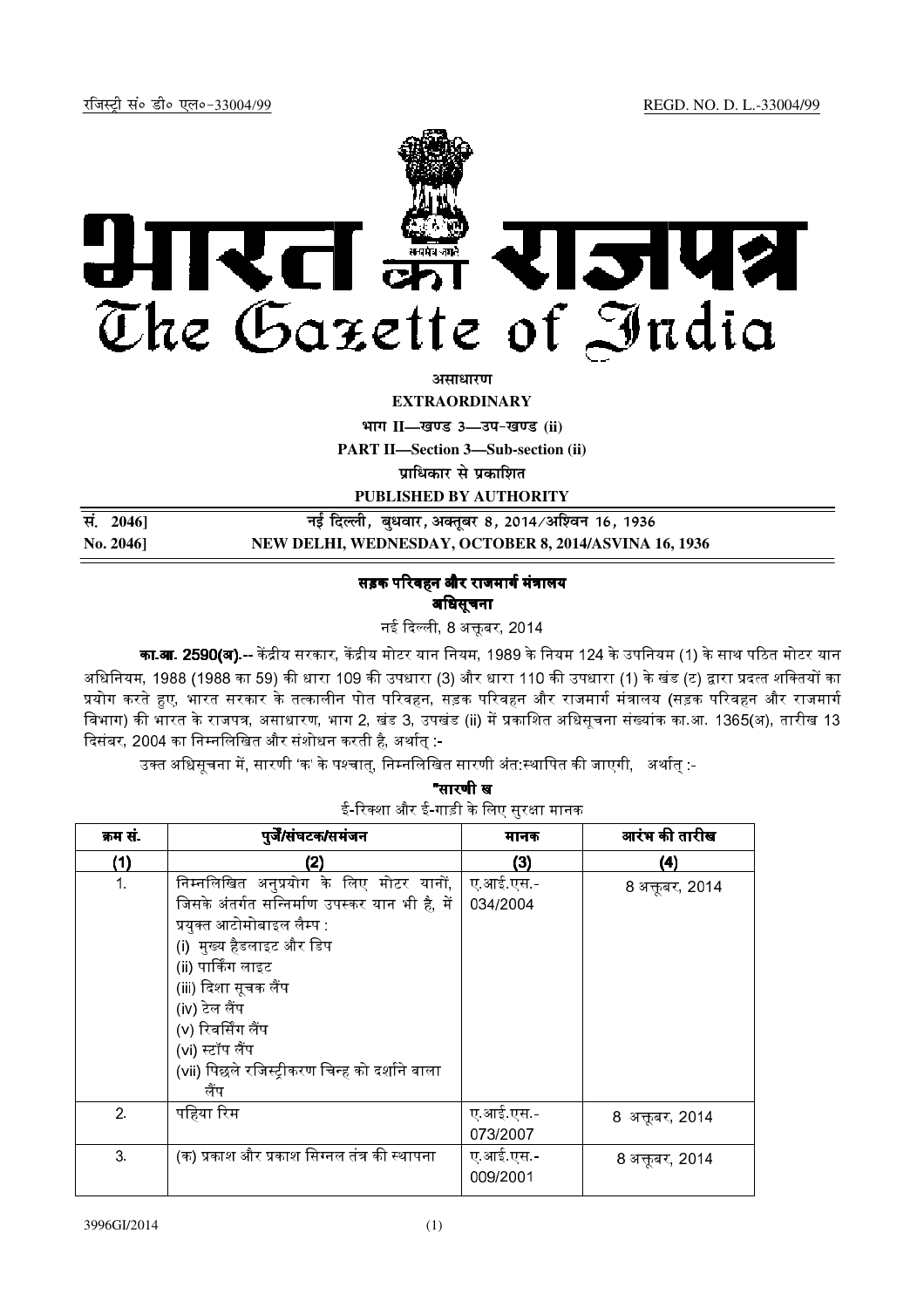|                | (ख) प्रकाश और प्रकाश सिग्नल की कार्य निष्पादन           | ए आई.एस - |                 |
|----------------|---------------------------------------------------------|-----------|-----------------|
|                | अपेक्षाएं                                               | 012/2004  |                 |
|                |                                                         | ए आई एस - |                 |
|                |                                                         | 010/2004  |                 |
| 4.             | बैटरी चालित यानों के सन्निर्माण और कार्य                | ए आई एस - | 8 अक्तूबर, 2014 |
|                | सुरक्षा की अपेक्षाएं                                    | 038/2003  |                 |
| 5 <sub>1</sub> | बैटरी चालित यानों के लिए निवल ऊर्जा और                  | ए आई.एस - | 8 अक्तूबर, 2014 |
|                | अधिकतम तीस मिनट तक ऊर्जा  तथा गति की                    | 041/2003  |                 |
|                | माप                                                     |           |                 |
| 6.             | बैटरी द्वारा प्रचालित यानों में प्रयुक्त ट्रेक्शन बैटरी | ए आई एस - | 8 अक्तूबर, 2014 |
|                |                                                         | 048/2009  |                 |
| 7 <sup>1</sup> | हैंडहोल्ड की अपेक्षा                                    | ए आई एस - | 8 अक्तूबर, 2014 |
|                |                                                         | 046/2009  |                 |

**सरक्षा मानकों के लिए ई-रिक्शा का सत्यापन—**ई-रिक्शा रजिस्टर्ड संघ. 30 नवंबर, 2014 को या उससे पहले. यथास्थिति, संबंधित राज्य सरकार या संघ राज्यक्षेत्र के परिवहन विभाग को. इस अधिसचना के प्रकाशन की तारीख को या उससे पहले विद्यमान ई-रिक्शा और उसके विद्यमान माडलों की सुची पर रोक लगाने के प्रयोजन से ई-रिक्शा की प्रमाणित सुची उसके स्वामी के नाम और विद्यमान माडलों के साथ प्रदान करेगा. जो केंद्रीय मोटर यान नियम. 1989 के नियम 126 के अधीन केंद्रीय सरकार द्वारा विनिर्दिष्ट किसी अभिकरण से परीक्षण द्वारा सत्यापन के अध्यधीन होगा । संबंधित राज्य या संघ राज्यक्षेत्र का परिवहन विभाग साथ-साथ ई-रिक्शा रजिस्टर्ड संघ द्वारा ऐसे चयन किए गए नमने का इस प्रकार के प्रयोजन से सत्यापन करेगा कि वे परीक्षण के अध्यधीन रहते हए विनिर्देशनों के परीक्षण अनपालन रिपोर्ट के प्राप्त होने पर उसके आधार पर रजिस्टीकत किए जा सकें जो सचीबद्ध ई-रिक्शा का वास्तविक प्रतिनिधित्व करें । परीक्षण अभिकरण, परीक्षण यान और अपेक्षित परीक्षण फीस के प्राप्त होने पर. इस अधिसचना के उपबंधों के अनसार ऐसे नमना यान का परीक्षण करेगा और अनपालन रिपोर्ट जारी करेगा. जिसके आधार पर. यथास्थिति. संबंधित राज्य सरकार या संघ राज्य क्षेत्र का परिवहन विभाग उस मॉडल के ई-रिक्शा को सत्यापन रिपोर्ट से तलना करने के पश्चात रजिस्टर करेगा ।"।

[सं. आर.टी.-11036/80/2012-एम.वी.एल.]

संजय बंदोपाध्याय, संयुक्त सचिव

**टिप्पण :** मल अधिसचना को भारत के राजपत्र, असाधारण, भाग-2, खंड 3. उपखंड (ii) में अधिसचना संख्यांक का.आ. 1365(अ) तारीख 13 दिसंबर. 2004 द्वारा प्रकाशित किया गया था और अधिसचना संख्यांक का.आ. 1558(अ) तारीख 18 जन. 2014 द्वारा उसका अंतिम बार संशोधन किया गया था ।

## **MINISTRY OF ROAD TRANSPORT AND HIGHWAYS NOTIFICATION**

New Delhi, the 8th October, 2014.

**S.O. 2590 (E).––** In exercise of the powers conferred by sub-section (3) of section 109 and clause (k) of subsection (1) of Section 110 of the Motor Vehicles Act, 1988 (59 of 1988) read with sub-rule (1) of rule 124 of the Central Motor Vehicles Rules, 1989, the Central Government hereby makes the following further amendments in the notification of the Government of India in the erstwhile Ministry of Shipping, Road Transport and Highways (Department of Road Transport and Highways) number S.O. 1365(E), dated the 13<sup>th</sup> December, 2004, published in the Gazette of India, Extraordinary, Part II, section 3, sub-section (ii), dated the  $13<sup>th</sup>$  December, 2004, namely:-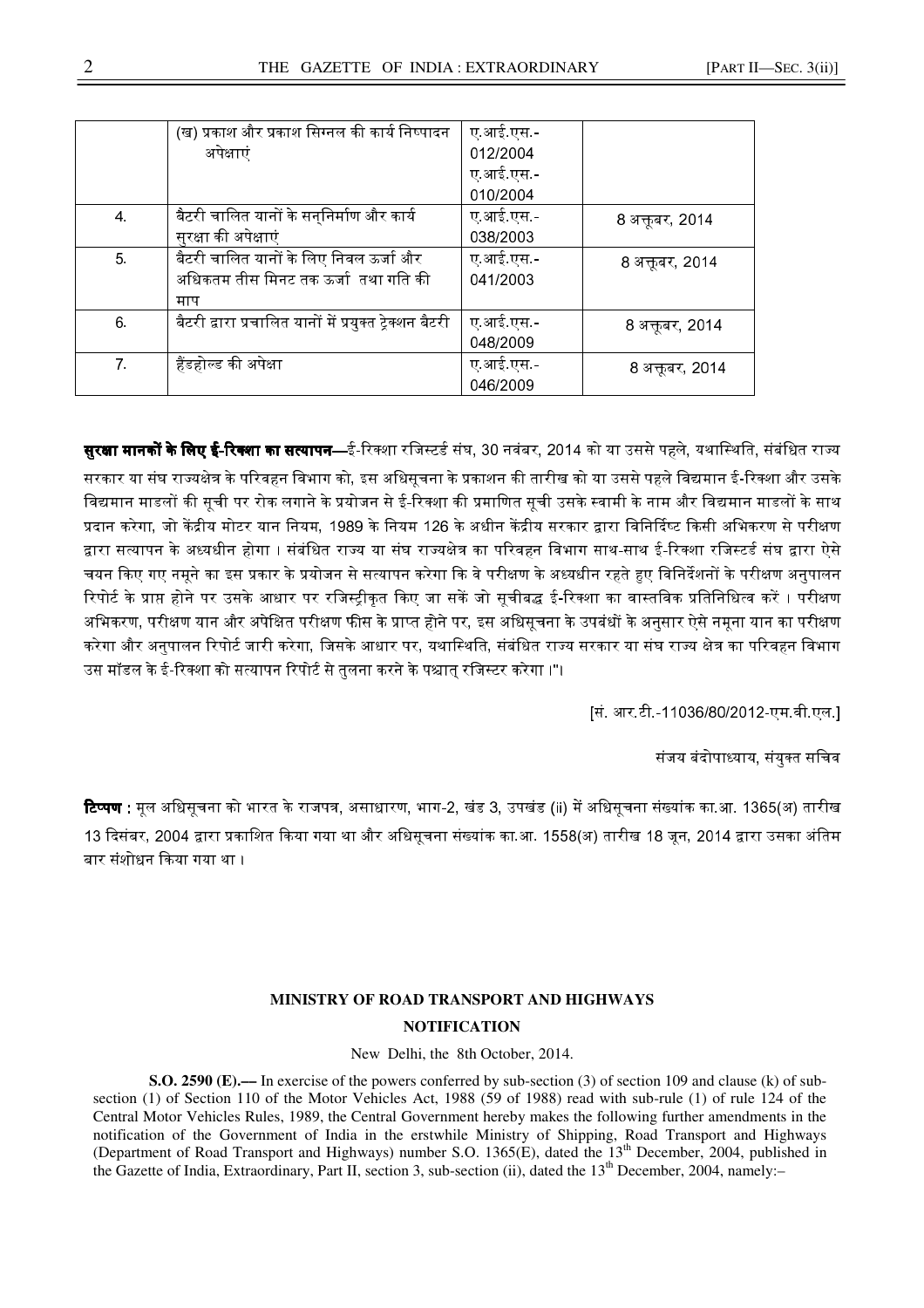In the said notification, after Table A, the following shall be inserted, namely:–

## **"Table B**

## Safety Standards for E-rickshaws and E-carts

| SI.<br>No. | Parts/Components/Assemblies                                                                                                                                                                                                                                                                                                                | <b>Standards</b>                       | Date of<br>commencement |
|------------|--------------------------------------------------------------------------------------------------------------------------------------------------------------------------------------------------------------------------------------------------------------------------------------------------------------------------------------------|----------------------------------------|-------------------------|
| (1)        | (2)                                                                                                                                                                                                                                                                                                                                        | (3)                                    | (4)                     |
| 1.         | Automobile lamps used in motor<br>vehicles including construction<br>equipment vehicles for the following<br>applications:<br>(i) Head Lights Main and Dip<br>(ii) Parking Light<br>(iii) Direction Indicator Lamp<br>(iv) Tail Lamp<br>$(v)$ Reversing Lamp<br>(vi) Stop Lamp<br>(vii) Rear Registration Mark<br><b>Illuminating Lamp</b> | AIS-<br>034/2004                       | October, 2014.<br>8     |
| 2.         | Wheel rims                                                                                                                                                                                                                                                                                                                                 | $AIS-$<br>073/2007                     | 8 October, 2014.        |
| 3.         | (a)Installation requirement for lighting<br>and light signalling devices                                                                                                                                                                                                                                                                   | AIS-<br>009/2001                       | 8 October, 2014.        |
|            | $(b)$ Performance requirement of<br>lighting, light signalling                                                                                                                                                                                                                                                                             | AIS-<br>012/2004<br>$AIS-$<br>010/2004 |                         |
| 4.         | The requirements for construction and<br>functional safety of battery operated<br>vehicles                                                                                                                                                                                                                                                 | AIS-<br>038/2003                       | 8 October, 2014.        |
| 5.         | The measurement of net power and<br>the maximum thirty minute power and<br>speed for battery operated vehicles                                                                                                                                                                                                                             | AIS-<br>041/2003                       | 8 October, 2014.        |
| 6.         | Traction batteries used in battery<br>operated vehicles                                                                                                                                                                                                                                                                                    | AIS-<br>048/2009                       | 8 October, 2014.        |
| 7.         | Requirement of handholds                                                                                                                                                                                                                                                                                                                   | AIS-<br>046/2009                       | 8 October, 2014.        |
|            | $(b)$ Performance requirement of<br>lighting, light signalling                                                                                                                                                                                                                                                                             | AIS-<br>012/2004<br>AIS-<br>010/2004   |                         |

**Verification of E-rickshaws for safety standards.––**The registered E-rickshaw Associations shall, on or before the 30th November, 2014, provide a certified list of E-rickshaws with name of owners and the models existing on or before the publication of this notification to the transport department of the concerned State Government or Union Territory for the purpose of freezing the list of existing E-Rickshaws and existing models. The registered E-rickshaw Association will select one E-rickshaw per model as sample vehicle, which shall be subject to verification by any test agency as specified by the Central Government under Rule 126 of the Central Motor Vehicles Rules, 1989. The transport department of the concerned State Government or the Union Territory, will simultaneously verify such samples so selected by the E-rickshaw Association, with the purpose that they truly represent the enlisted E-rickshaw subject to testing and can be registered based on the test report of compliance to specifications. The test agency shall, on receipt of the test vehicle and requisite testing fees, carry out testing of such a sample vehicle as per the provisions of this